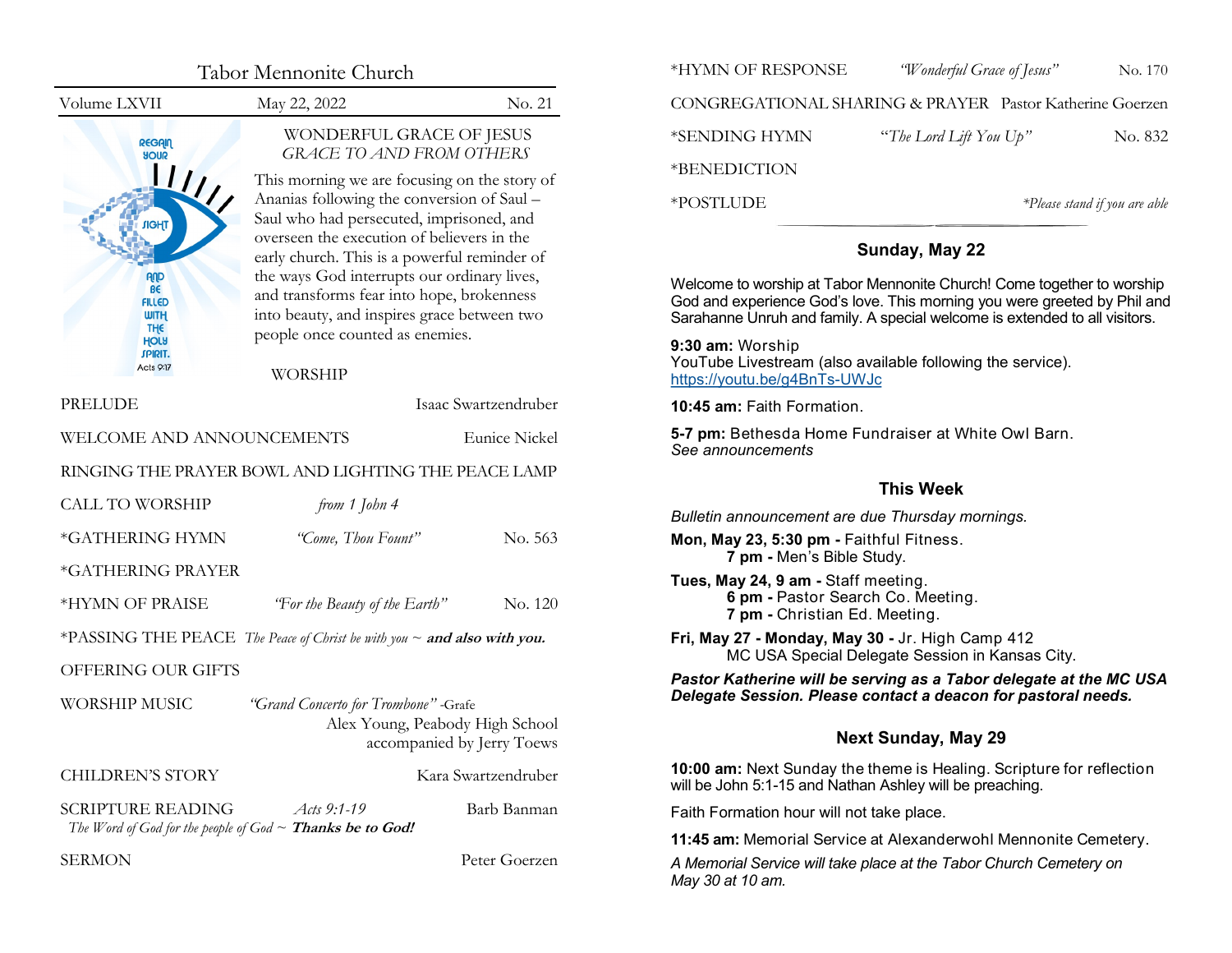# **Prayer Requests**

<span id="page-1-0"></span>*The following requests were shared on Sunday, May 15.*

★ On behalf of the Christian Ed Team, Gayle Funk expressed deep appreciation for everyone who has been involved with Faith Formation during this past year. Thanks be to God for all who have been willing to offer their time, talents, and treasures to help nurture the faith of people within our congregation!

Remember to Pray for:

- Jr High youth and leaders who will experience Camp 412 over Memorial Day weekend. Lord, hear our prayer as these youth learn and grow in their faith. Thanks be to God that this camp can take place!!
- $\star$  Vacation Bible School. Pray for leaders and teachers as they plan and prepare.
- our Pastor Search Team as they continue their work, and our congregation during this time of transition. Lord hear our prayers for wisdom and your continued presence.
- $\star$  all who are struggling with illness, depression, despair, loneliness, both here and around the world. Lord, hear our prayer for your healing presence to be made known in the midst of struggles.
- \* Lord, hear our prayers for those who have suffered harm through violence this past weekend; we pray especially for the families who lost loved ones. Lord, hear our prayers for those wrestling with change and their place in the world. Lord, hear our prayers for leaders as they seek to respond to violence and hatred in their local communities. You are encouraged to read MCUSA Executive Director Glen Guyton's response to this recent wave of mass shootings here: [https://www.mennoniteusa.org/menno](https://www.mennoniteusa.org/menno-snapshots/our-church-must-take-action-we-are-not-beyond-the-hate/?fbclid=IwAR01edO-foJ21q-rlY1-TkhTdZin2MlztSmSFAGiRJEbJtsSbleIBXOxp-0)-snapshots/our-church-must-takeaction-we-are-not-beyond-the-[hate/?fbclid=IwAR01edO](https://www.mennoniteusa.org/menno-snapshots/our-church-must-take-action-we-are-not-beyond-the-hate/?fbclid=IwAR01edO-foJ21q-rlY1-TkhTdZin2MlztSmSFAGiRJEbJtsSbleIBXOxp-0)-foJ21q-rlY1- [TkhTdZin2MlztSmSFAGiRJEbJtsSbleIBXOxp](https://www.mennoniteusa.org/menno-snapshots/our-church-must-take-action-we-are-not-beyond-the-hate/?fbclid=IwAR01edO-foJ21q-rlY1-TkhTdZin2MlztSmSFAGiRJEbJtsSbleIBXOxp-0)-0
- ★ Pastor Katherine and Jerry and Leann Toews, who will serve as delegates at the MC USA Special Session this weekend.
- $\star$  Everyone is invited to be in prayer for the MC USA Special Delegate Session this coming weekend. If you are interested, Rev. Dr. Leo Hartshorn has put together a prayer resource for each day of the Assembly (which you can access here: [https://www.mennoniteusa.org/](#page-0-0) wp-[content/uploads/2022/05/Delegate](#page-0-0)-Assembly-Prayer-Guide.pdf ). Lord, hear our prayers for "the discernment of your will for the church above our personal desires and to seek in every effort to maintain the unity of the Spirit in the bond of peace through Jesus Christ"
- $\star$  The caring quilts are home.
- $\star$  Western District Conference: Give thanks for the many ways that WDC's Resource Commission and Resource Library encourage spiritual growth, and pray for meaningful discussion at this week's "Final Thursday" book discussion sponsored by the Resource Library.

## *Prayer requests continued*

 $\star$  Mennonite Mission Network: Brian and Noelia Fox of MMN visit the Mennonite church in Barcelona, Spain, monthly. Pray that God will protect the Fox family on the roads, as they make the seven-hour drive from their home in Burgos. Pray also for the congregation in Barcelona as they discern their next avenues of ministry.

Remember to Praise God for:

 $\star$  the opportunity to gather around tables and talk with one another about the 4 MCUSA Resolutions. We are grateful to everyone who prepared for and engaged so well in these conversations.

# **Congregational Announcements**

**You are invited** to a Community Birthday party for Lois Janzen on Sunday, May 22nd at Alexanderwohl Mennonite Church Shelter House, 1304 KS-15 Hwy, Goessel, KS at 2:00 pm to 4:00pm. Lois will be 90 years old on May 26th. No gifts your presents will be her gift.

**Bethesda Fundraiser:** Everyone is invited to the Bethesda Home Spring Fundraiser at the White Owl Barn, 2861 Comanche Rd, Canton on May 22 from 5-7 pm. There will be a hamburger fry with sides, homemade ice cream and fresh cookies, along with lawn games and socializing with friends and family. Bring your lawn chairs. Suggested donation: \$15/plate for adults, \$10/plate for children. There will also be a silent auction with donated baskets worth hundreds of dollars! We hope to see you there!!

**Singers and Musicians:** The Music Committee is looking for individuals or groups to provide Special Music during the worship services from July through October. Please let Carrie Unruh [lewunr@gmail.com](#page-1-0) know if you are willing to share your musical talents with the congregation.

**Are you interested in working with MDS?** This summer, our congregation has the wonderful opportunity to participate in a multi-generational service trip to Jennings, LA with Mennonite Disaster Service. This service trip will be June 17 through 25, and will also include a visit to New Orleans. If you are interested in serving with MDS alongside youth and adults from Tabor, please let either Cleo Koop or Pastor Katherine know. Thanks!

**Tabor Mennonite Women and Girls** Salad Supper and Et Cetera Fashion Show will take place on Wednesday, June 1 at 6 pm. There is a sign-up sheet on the bulletin board for attending and for being a "Model", wearing clothes which have been purchased from the Et Cetera Shop. For the Fashion Show, you can model more than one outfit. Wear an outfit there, and then there will be time to change into another one for later in the program. Send a description and the approximate cost to Nancy Funk [nancyhiebertfunk@gmail.com.](#page-1-0) Also, please bring a salad to share. If you have questions, contact Denise Nickel.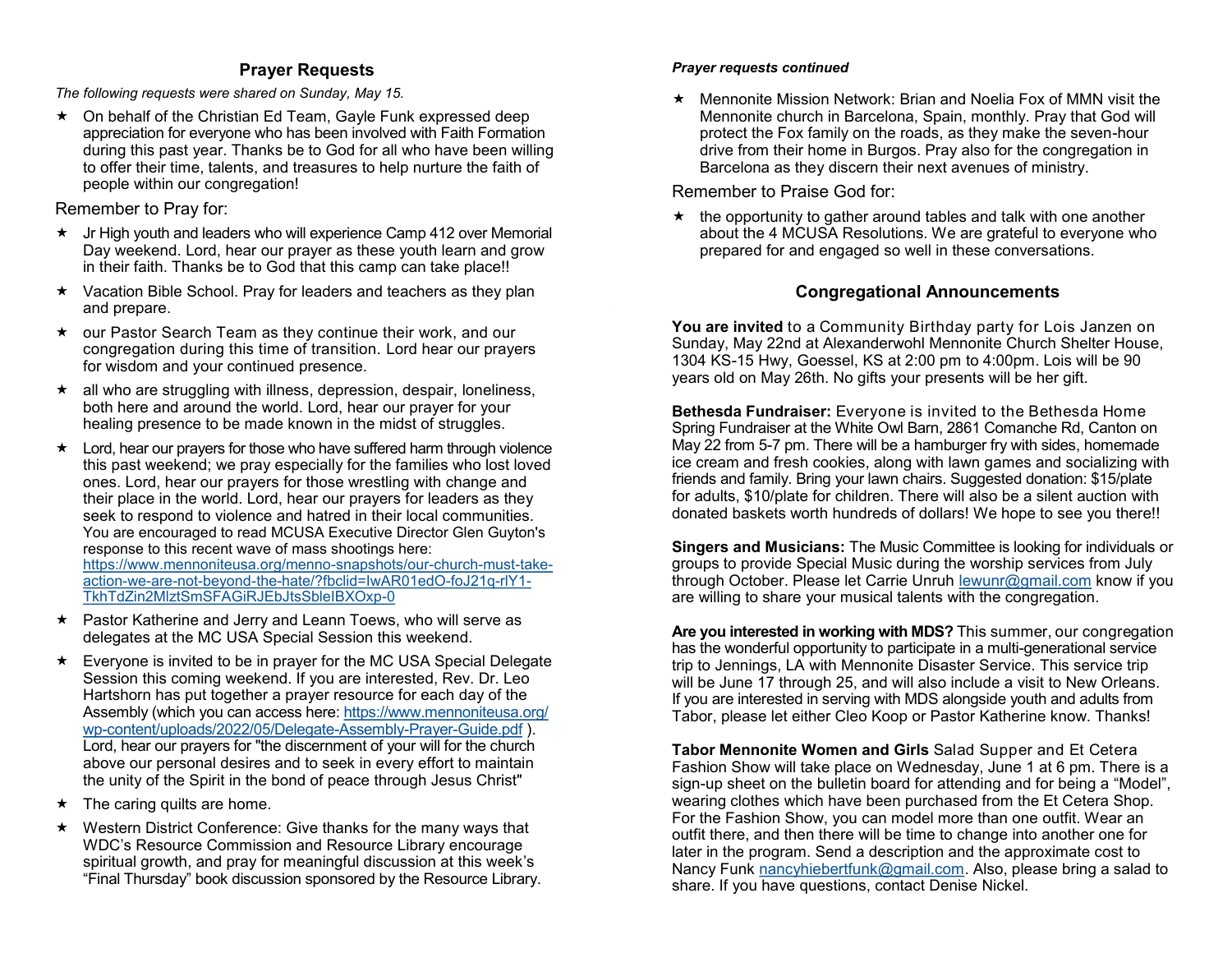<span id="page-2-0"></span>**Mini Service Projects at WDC Annual Assembly:** July 29-31, at Camp Copass, Denton, TX, adults, youth and kids will help with on-site service projects, including tying comforters for MCC to send to people who have fled their homes, and making MCC hygiene kits. Please help collect the following items:

- 1 adult-size toothbrush (in manufacturer's packaging)
- 1 large bar bath soap (leave in wrapper)
- 1 nail clipper (good quality)

1 hand towel (medium weight, dark or bright colors; approx. 16 in x 26 in) 1 wide-toothed comb (6–8 in)

### *Please leave items in the basket next to the mailboxes in the foyer.*

**Blood Drive:** Start your summer with plans to donate blood on June 6, between 1:00-6:00 pm at the Goessel Church. June is a busy month, so extra effort will be needed for a successful drive. Make a single unit donation or a Power Red donation to help meet the needs. Sign up for your appointment time online at [redcrossblood.org.](http://redcrossblood.org/) For more information contact Rosie Reimer 620-367-2418 or Nancy Stucky 620-747-0081. Thanks for taking the time to make a difference!

*Rejoice!* The summer issue of the *Rejoice!* devotional is here. Feel free to pick up a copy from the table in the foyer.

#### **Upcoming:**

May 30: Memorial Service at the Tabor Cemetery June 1: TMW Salad Supper June 6-10: Vacation Bible School

# **Conference Announcements**

### **Western District Conference:**

--2022 WDC Annual Assembly at Camp Copass, Denton TX on July 29-31 will feature a youth event for junior high and high school youth across the conference. The youth programming will include times for faith formation, worshiping together, a service project and plenty of recreational activities. Bunk house lodging is available during the retreat. Some scholarships will also be available. Contact Nita Nikkel at nitaknikkel@gmail.com or 316-587-7765 with questions. More information coming soon!

--Iglesia Menonita Casa Betania will host a service of ordination for Pastor Graciela Tijerina on Sunday, June 12 at 2:30 pm, in the sanctuary of First Mennonite Church, 429 East First Street, Newton. Members of the wider church community are welcome to this time of worship and celebration!

--Summer Story Hour--God Rocks! - All children ages 3-8 in the central Kansas area are invited to Summer Story Hour at the WDC Conference Resource Library in North Newton. Fun Stories and Activities with Leader, Marjie Warkentine and Resource Library Director, Jennie Wintermote. Mondays at 10:00am on June 27, July 11, 18, 25 & August 1 & 8

## **Mennonite Church USA:**

**--**Mennonite Church USA has unveiled a new shareable video titled "We are better together." The video features different voices from across the denomination discussing what it means to do church together. Watch it here: [mennoniteusa.org/better](https://mennoniteusa.us1.list-manage.com/track/click?u=97f16d9c230780d6354d01572&id=dd1cad5681&e=b54bf101f8)-together

**--**This month, Mennonite Church USA invites you to engage in its Learn, Pray, Join initiative "Welcoming EveryBODY," which focuses on how the church can be more welcoming and accessible to people with disabilities. Read more here: [mennoniteusa.org/welcoming](#page-1-0)-everybody

--Help equip pastors and church leaders across Mennonite Church USA by giving to "Inspiring Transformative Leadership," a denominational fundraiser aimed at providing resources and services for those leading our churches. All donations from now until May 25 will be split evenly between Mennonite Church USA Executive Board, MennoMedia and Mennonite Education Agency. [mennoniteusa.org/give/](#page-1-0)

## **Camp Mennoscah:**

--New Camper Discount from May 18 to June 1! Camp Mennoscah is offering a \$22 discount to anyone who hasn't registered for summer youth camp yet. Already registered? Get someone else to register and we'll apply the discount to your account, too.Register here! See the attached letter for details! Summer Youth Camp scholarships are also available. Contact us at 620-297-3290 or fill out the request form. Camp is for everyone!

--Camp Mennoscah is looking for people to provide a "main course" for approx. 12 people during the week of June 5-10. Camp will provide the extras for the meal and staff do the meal prep as a team building exercise. During this week, summer staff do training for Youth Development, the Staff Handbook, Reducing the Risk of Abuse, and more. This week prepares the staff to create great camp experiences for a summer of campers. Contact 620-297-3290 or [olivia.bartel@campmennoscah.org](#page-2-0) for details.

--'Tis the Season for Mowers and String Trimmers! Camp Mennoscah is looking for people to help keep the campgrounds trimmed and looking neat. Let us know when you would be able to mow or string trim! Call 620-297-3290 or email [office@campmennoscah.org](#page-2-0) --we'll get you scheduled!

### **Mennonite Central Committee:**

--MCC is resuming shipments of material resources to Ukraine. Five containers of emergency supplies are being shipped to Ukraine in the next few months with more planned for later in the year. With this increase in demand for supplies for Ukraine and other countries around the world, MCC's inventory of material resources is getting low. *We need comforters, soap and towels as well as dignity, hygiene, infant care, relief, school and sewing kits.* Your donations will provide relief and a tangible sign of hope to people in Ukraine and other difficult situations around the world. Go to [mcc.org/kits](https://mcc.org/get-involved/kits) for information on needed supplies and drop-off locations.